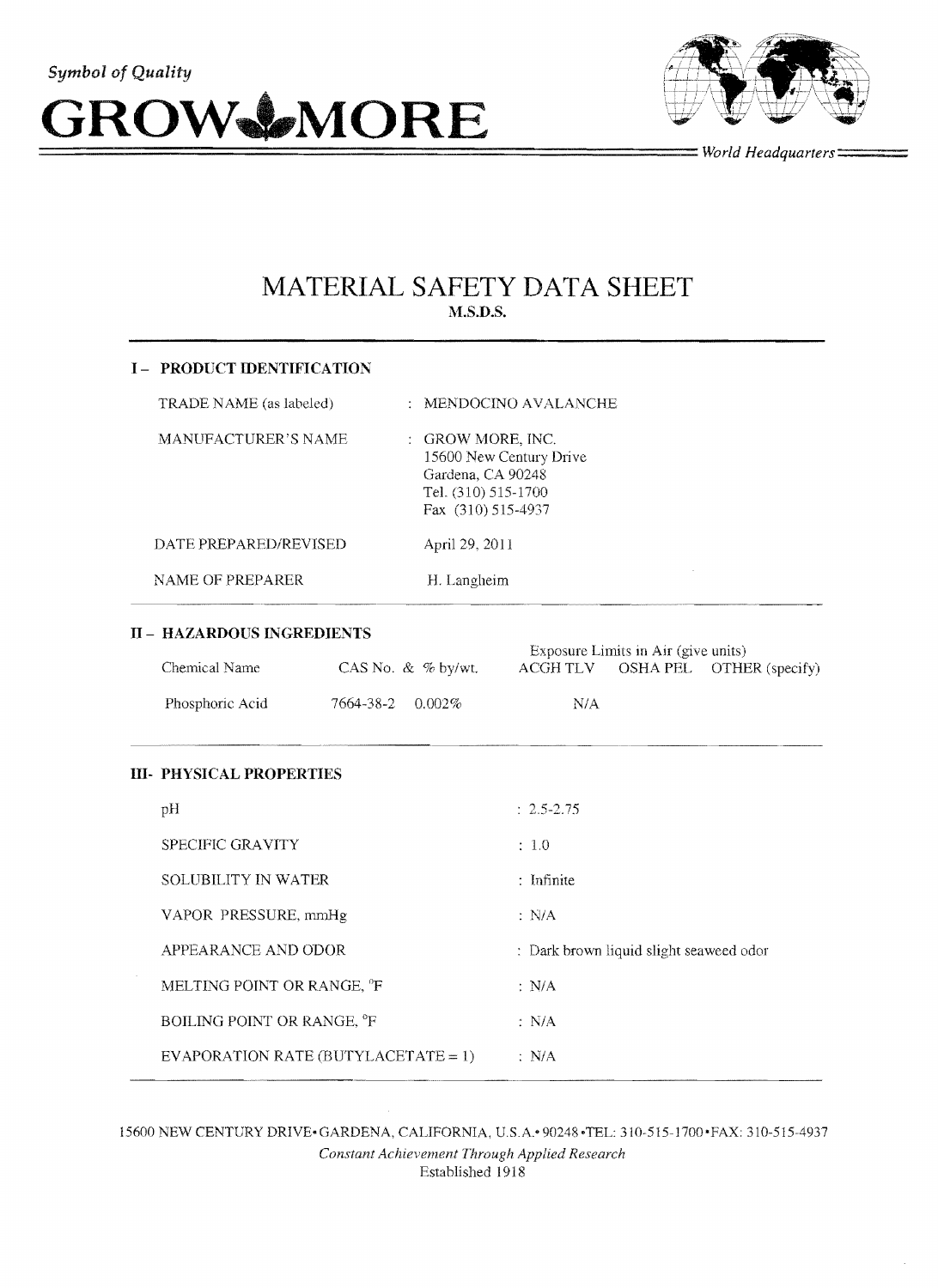# GROWMORE

MSDS FOR MENDOCINO AVALANCHE Page -2-

## **IV - FIRE AND EXPLOSION**

| FLASH POINT. <sup>o</sup> F (Give Method  |                | NON FLAMMABLE   |
|-------------------------------------------|----------------|-----------------|
| AUTO IGNITION TEMPERATURE. <sup>O</sup> F | $\cdot$        |                 |
| FLAMMABLE LIMITS IN AIR. (Vol. %)         | ٠              | Lower $(LRL)$ : |
|                                           |                | Upper $(UEL)$ : |
| FIRE EXTINGUISHING MATERIALS              | $\cdot$        |                 |
| water spray                               | carbon dioxide | other           |
| alcohol foam                              | dry chemical   |                 |

SPECIAL FIREFIGHTING PROCEDURE: Must wear MSHA/NIQSH approved self-contained breathing apparatus

UNUSUAL FIRE & EXPLOSION HAZARDS: Products of combustion are toxic. Explosive mixtures form with air.

 $\sim$ 

## V **- HEALTH HAZARD IKFORMATION**

SYMPTOMS OF OVEREXPOSURE FOR EACH POTENTIAL ROUTE OF EXPOSURE:

| <b>INHALED</b>        | : Vapors can cause irritation of mucus membrane                                      |
|-----------------------|--------------------------------------------------------------------------------------|
| CONTACT WITH EYES     | : May cause redness and slight irritation                                            |
| ABSORBED THROUGH SKIN | : Repeated contact may cause slight irritation. Will not<br>be absorbed through skin |
| <b>SWALLOWED</b>      | : Possible abdominal pain and nausea                                                 |

#### **FIRST AID (EMERGENCY) PROCEDURES:**

| EYE CONTACT    | : Wash thoroughly with water for at least 5 minutes. Seek medical<br>assistance for persistent irritation.                          |
|----------------|-------------------------------------------------------------------------------------------------------------------------------------|
| SKIN CONTACT   | : Wipe excess material with dry cloth, while removing contaminated<br>clothing and shoes with large amounts of water and soap       |
| <b>INHALED</b> | : Remove from exposure. Treat symptomatically                                                                                       |
| SWALLOWED      | : Give 3 to 4 glasses of milk or water. Do not induce vomiting, or give<br>mouth to mouth contact. Get immediate medical attention. |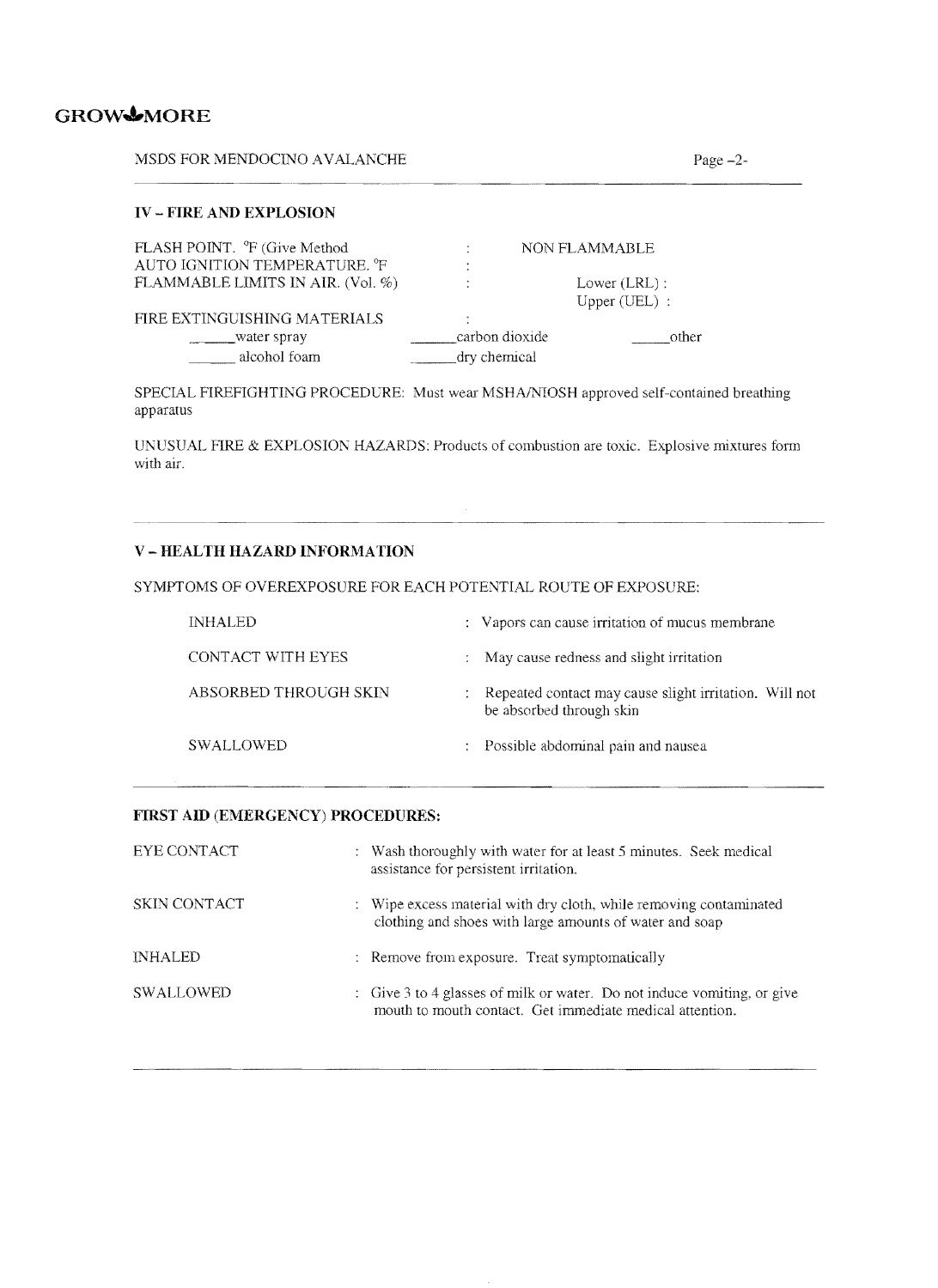# GROW<sup>6</sup>MORE

| MSDS FOR MENDOCINO AVALANCHE<br>Page -3-                                                                                                                                                                                                                                                     |
|----------------------------------------------------------------------------------------------------------------------------------------------------------------------------------------------------------------------------------------------------------------------------------------------|
| SUSPECTED CANCER AGENT?<br>$X$ No. This product's ingredients are not found in the list below.<br>Ves. FEDERAL OSHA NTP NTP IARC<br>(California employers using CAL-OSHA regulated carcinogens, must register with CAL-OSHA. The<br>CAL-OSHA and Federal OSHA carcinogen lists are similar). |
| VI - REACTIVITY DATA                                                                                                                                                                                                                                                                         |
| Unstable<br><b>STABILITY</b><br>$X$ Stable<br>$\mathcal{L}^{\text{max}}$ and $\mathcal{L}^{\text{max}}$                                                                                                                                                                                      |
| N/A<br>CONDITIONS TO AVOID:                                                                                                                                                                                                                                                                  |
| <b>INCOMPATIBILITY</b><br>Material to avoid)<br>Avoid contact with strong oxidizer<br>$\mathcal{L} = \{1, \ldots, n\}$ .                                                                                                                                                                     |
| HAZARDOUS DECOMPOSITION PRODUCTS (INCLUDING COMBUSTION PRODUCTS):<br>THERMAL DECOMPOSITION MAY PRODUCE TOXIC FUMES OF OXIDES OF CARBON                                                                                                                                                       |
| HAZARDOUS POLYMERIZATION:<br>$\frac{X}{X}$ will not occur                                                                                                                                                                                                                                    |
|                                                                                                                                                                                                                                                                                              |

#### **VII - SPILL, LEAK & DISPOSAL PROCEDURES:**

SPILL RESPONSE PROCEDURES (Include employee protection measures):

Caution! Floors may become slippery. Wear appropriate protective equipment & MSHNNIOSH approved respirator where mist or vapors of unknown concentration may be generated,

PREPARLNG WASTES FOR DISPOSAL (Container types, neutralization), etc.)

Dike and contain spill with inert material (sand, earth, etc. and transfer the liquid & solid separately to containers for recovery or disposal. Keep spill our of sewers and open bodies of water. Dispose off in compliance with all Federal State and local laws and regulations. Incineration is the preferred method.